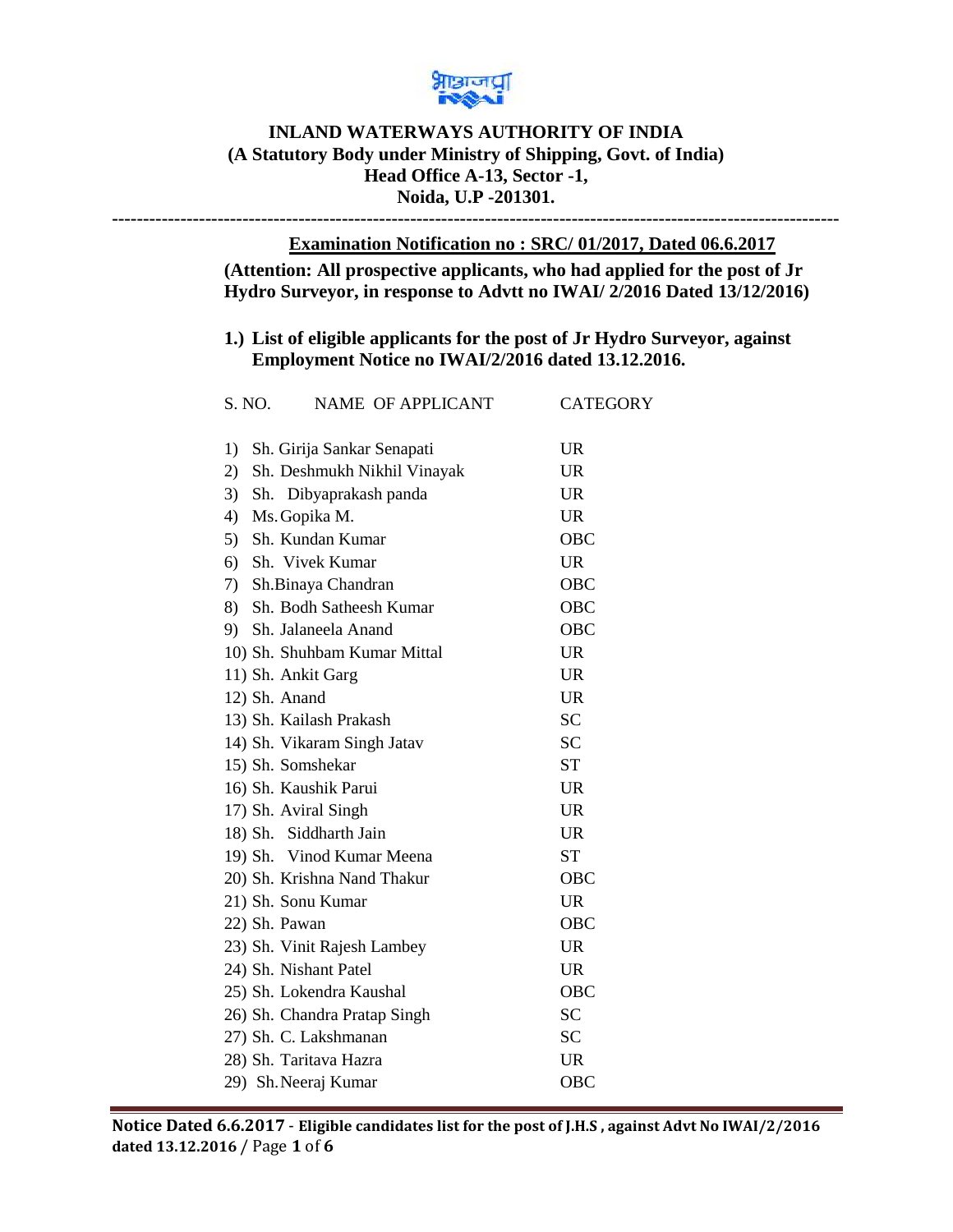| 30) Sh. Kundan Kumar              | SС         |
|-----------------------------------|------------|
| 31) Ms. Chandana MC               | <b>OBC</b> |
| 32) Sh. Agnen Aniket Bapu         | <b>UR</b>  |
| 33) Sh. Rahul Kumar Tambe         | <b>SC</b>  |
| 34) Sh. Anshuman Pal              | <b>UR</b>  |
| 35) Sh. Ramkesh Meena             | <b>UR</b>  |
| 36) Sh. Siddharth Swami           | OBC        |
| 37) Sh. Devesh Singh Chauhan      | <b>UR</b>  |
| 38) Sh. Vandit Tyagi              | <b>UR</b>  |
| 39) Sh. Shivam Dwivedi            | <b>UR</b>  |
| 40) Sh. Shashi Prakash            | OBC        |
| 41) Sh. Jairam Meena              | <b>ST</b>  |
| 42) Sh. Yatender Kumar            | <b>SC</b>  |
| 43) Sh. Jay Prakash Maurya        | OBC        |
| 44) Sh. Sachit Mohan Singh        | <b>SC</b>  |
| 45) Sh. Arabinda Parida           | <b>UR</b>  |
| 46) Sh. Dharmendra Bhardwaj       | <b>UR</b>  |
| 47) Sh. Devesh Singh Yadav        | OBC        |
| 48) Ms. Bhagyshree Vishwakarma    | OBC        |
| 49) Sh. Pramod Kumar              | <b>OBC</b> |
| 50) Sh. Lalit Kumar               | <b>SC</b>  |
| 51) Sh. Nikhil Kumar Tiwari       | <b>UR</b>  |
| 52) Sh. Navneet Kumar             | <b>SC</b>  |
| 53) Sh. Shahrukh Khan             | <b>UR</b>  |
| 54) Sh. Sumit Saini               | <b>UR</b>  |
| 55) Ms. Pratima Dattatray Jadhav  | <b>UR</b>  |
| 56) Ms. Prajakta Ajitsing Thakur  | <b>UR</b>  |
| 57) Ms. Maria Wilson              | <b>UR</b>  |
| 58) Sh. Arun Kumar Maurya         | OBC        |
| 59) Sh. Ani. K. S                 | OBC        |
| 60) Sh. Arsalan Hussain Khan      | <b>UR</b>  |
| 61) Sh. Shardendu Singh Sajwan    | <b>UR</b>  |
| 62) Sh. Arindam Chakraborty       | <b>UR</b>  |
| 63) Ms. Manasa P.S                | <b>OBC</b> |
| 64) Sh. Shoy T.S.                 | <b>OBC</b> |
| 65) Ms. Divya Kumar               | <b>UR</b>  |
| 66) Sh. Vishnu .P                 | <b>OBC</b> |
| 67) Sh. Anil Kumar Jeph           | <b>ST</b>  |
| 68) Sh. Vaibhav Sajjansingh Patil | <b>UR</b>  |
| 69) Sh. Pankaj Uniyal             | <b>UR</b>  |
| 70) Sh. Ankit Anand               | <b>OBC</b> |
| 71) Sh. Avinash Chandra Singh     | OBC        |
| 72) Sh. R.G. Sabari               | <b>OBC</b> |
| 73) Sh. Kunal Pratap Singh        | <b>UR</b>  |
| 74) Sh. Vinay Korlahalli          | <b>UR</b>  |
| 75) Sh. Shashikant M. Halyal      | <b>UR</b>  |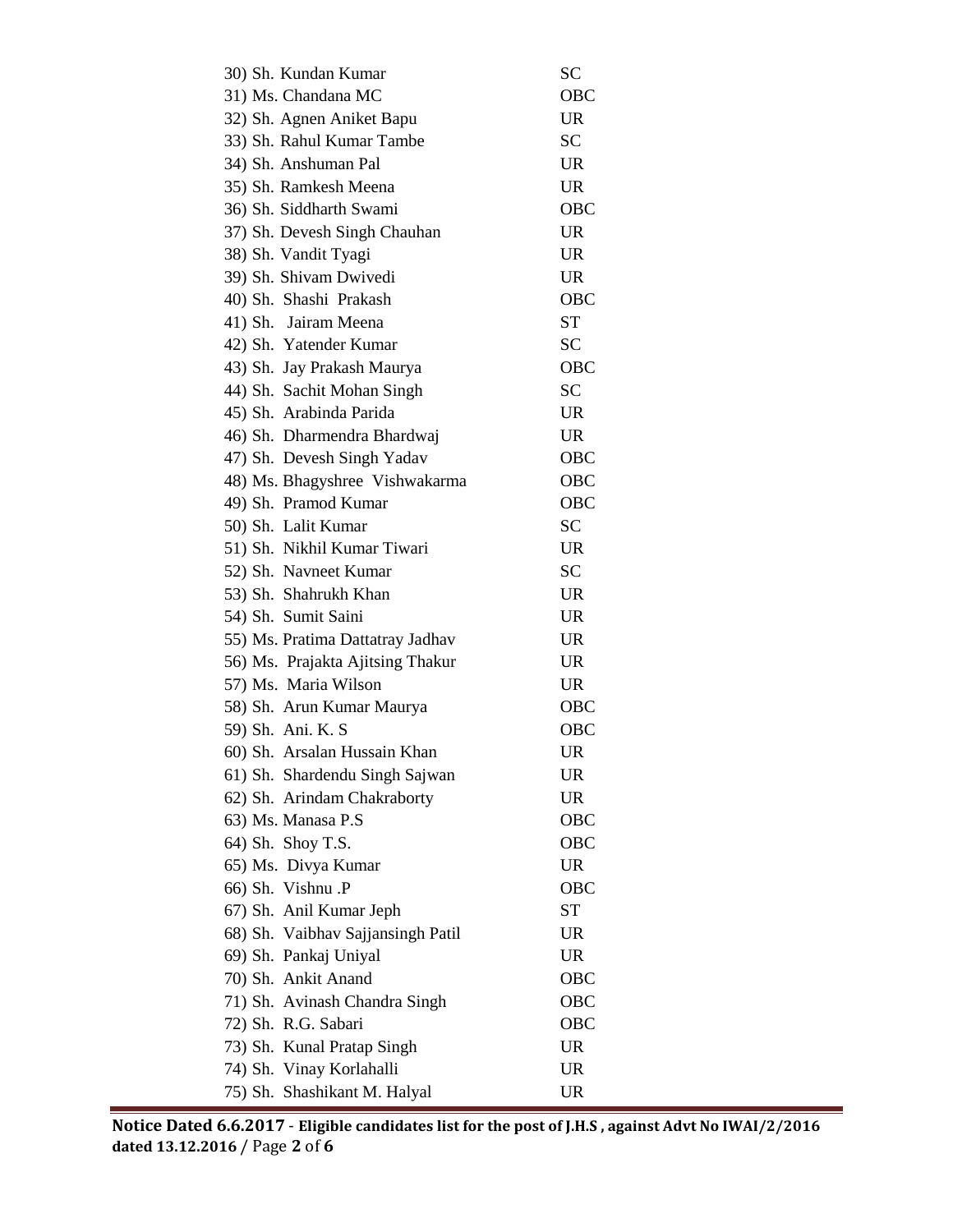| 76) Sh. Dhiraj Kumar               | SС        |
|------------------------------------|-----------|
| 77) Sh. Anand Sharma               | <b>UR</b> |
| 78) Sh. Manmohan                   | <b>SC</b> |
| 79) Sh. Anurag Singh               | <b>UR</b> |
| 80) Ms. Rakhi                      | OBC       |
| 81) Ms. Esha Singh                 | <b>SC</b> |
| 82) Sh. Mahendra Pal               | <b>SC</b> |
| 83) Sh. Susrut Barman              | <b>UR</b> |
| 84) Ms. Baljinder Kaur             | <b>UR</b> |
| 85) Sh. Vipin Tomar                | ST        |
| 86) Sh. Souvik Banerjee            | <b>UR</b> |
| 87) Sh. Abhishek Bansal            | <b>UR</b> |
| 88) Sh. Thorat Sunil Ganpat        | <b>SC</b> |
| 89) Sh. Abhishek Katal             | <b>UR</b> |
| 90) Sh. R. Rajadurai               | SС        |
| 91) Sh. Chandan Kumar              | OBC       |
| 92) Ms. Aiswarya K A               | OBC       |
| 93) Sh. Viqar Nazir                | <b>UR</b> |
| 94) Sh. Dwarkesh Pinalbhai Patel   | <b>UR</b> |
| 95) Sh. Aman Singh                 | <b>UR</b> |
| 96) Sh. Aanandh N.                 | <b>UR</b> |
| Sh. Hrishikesh Rai<br>97)          | <b>UR</b> |
| 98)<br>Sh. Ranjay Prasad           | <b>ST</b> |
| Sh. Purna Sagar Adhikari<br>99)    | <b>UR</b> |
| 100) Sh. Vaibhaw Singh             | OBC       |
| Sh. Abinish Patra<br>101)          | <b>UR</b> |
| 102)<br>Sh. Arjun G.L.             | OBC       |
| 103)<br>Sh. Jugmohan Singh         | OBC       |
| Sh. Mahesh Shukla<br>104)          | <b>UR</b> |
| 105)<br>Sh. Monendra Kumar         | <b>SC</b> |
| Sh. Sandeep Kumar<br>106)          | <b>SC</b> |
| 107)<br>Sh. Randeep                | UR        |
| 108)<br>Sh. Prashant Tripathi      | UR        |
| 109)<br>Sh. Anil Kumar             | OBC       |
| 110)<br>Sh. Brijesh Pandey         | <b>UR</b> |
| Sh. Shubham Gupta<br>111)          | <b>UR</b> |
| Sh. Vishal Gaurav<br>112)          | <b>UR</b> |
| 113)<br>Sh. Anas Aslam             | <b>UR</b> |
| 114)<br>Sh. Karan Paul             | <b>UR</b> |
| Sh. Anurag Tripathi<br>115)        | <b>UR</b> |
| Ms. Dripta Saha<br>116)            | SC        |
| Sh. B. Avinash Karkera<br>117)     | OBC       |
| Sh. Anand Kumar Mishra<br>118)     | <b>UR</b> |
| Sh. Rahul Kumar<br>119)            | <b>SC</b> |
| Sh. Er. Ruhul Amin Qureshi<br>120) | <b>UR</b> |
| Ms. Minu M Biju<br>121)            | UR        |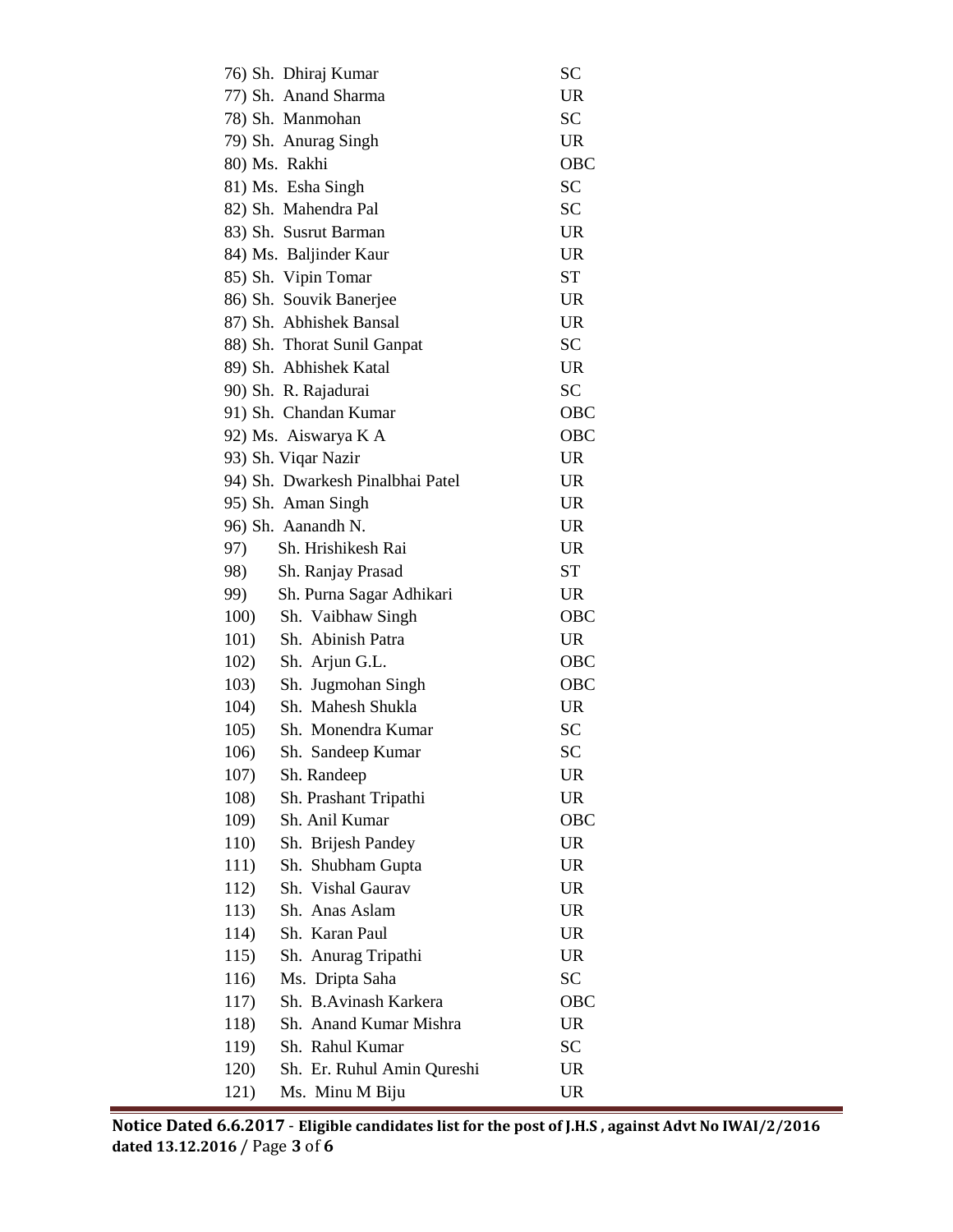| 122) | Sh. Sayyad Mohammed Hasan           | <b>UR</b>  |           |
|------|-------------------------------------|------------|-----------|
| 123) | Ms. Anu Gautam                      | SC         |           |
| 124) | Sh. Pavan Kumar                     | OBC        |           |
| 125) | Sh. Apoorv Shubham Mittal           | <b>UR</b>  |           |
| 126) | Sh. Mozammil Ahmad                  | <b>UR</b>  |           |
| 127) | Ms. Chaithanya .K.                  | <b>UR</b>  |           |
| 128) | Sh. Ravi Prakash Singh              | <b>OBC</b> |           |
| 129) | Sh. Sonu Singhal                    | <b>UR</b>  |           |
| 130) | Sh. Nishanth.N                      | <b>OBC</b> |           |
| 131) | Sh. Muhammed Sibgattulla PP         | <b>OBC</b> |           |
| 132) | Sh. Sahil Kumar                     | <b>UR</b>  |           |
| 133) | Sh. Atul Shah                       | SC         |           |
| 134) | Sh. Gaurav Kumar Singh              | <b>UR</b>  |           |
| 135) | Sh. Ajay Jose                       | <b>UR</b>  |           |
| 136) | Sh. Patil Deepak Vijaykumar         | <b>UR</b>  |           |
| 137) | Sh. Ziaul Hoque Barbhuiya           | <b>UR</b>  |           |
| 138) | Sh. Parag Prasad Lomate             | <b>UR</b>  |           |
| 139) | Sh. Mahesh Balasaheb Shelke         | <b>UR</b>  |           |
| 140) | Sh. Saurabhkumar Manohar Sendragade |            | <b>UR</b> |
| 141) | Ms. Priya Bharti                    | SС         |           |
| 142) | Sh. Ravi Kant                       | OBC        |           |
| 143) | Sh. Vijay Singh Meena               | ST         |           |
| 144) | Sh. Mragank Dwivedi                 | <b>UR</b>  |           |
| 145) | Sh. Anuj Narwal                     | <b>UR</b>  |           |
| 146) | Ms. Aishwarya Kisanrao Sawant       | <b>UR</b>  |           |
| 147) | Ms. Anju Joy                        | <b>UR</b>  |           |
| 148) | Sh. Praveen Kumar Vidyarthi         | <b>SC</b>  |           |
| 149) | Ms. Rulan Verma                     | OBC        |           |
| 150) | Sh. Nuthigattu Sumanth              | <b>UR</b>  |           |
| 151) | Sh. Pundrike Bharadwaj              | <b>UR</b>  |           |
| 152) | Sh. Arnab Saha                      | UR         |           |
| 153) | Sh. Deepak Kumar Sinha              | OBC        |           |
| 154) | Sh. Kapil Kant Swaroop              | <b>SC</b>  |           |
| 155) | Ms. Aiswarya S.                     | <b>UR</b>  |           |
| 156) | Sh. Komal Manchanda                 | <b>UR</b>  |           |
| 157) | Sh. Sahil Saini                     | OBC        |           |
| 158) | Sh. Sukesh Chowdhury                | ST         |           |
| 159) | Sh. Harshit Upadhyay                | UR         |           |
| 160) | Sh. Animesh Upadhyay                | <b>UR</b>  |           |
| 161) | Sh. Dinesh Kumar Arya               | <b>OBC</b> |           |
| 162) | Sh. Atikur Rahman Khan              | OBC        |           |
| 163) | Sh. Nikhil Bhardwaj                 | <b>UR</b>  |           |
| 164) | Sh. Raj Gaurav                      | UR         |           |
| 165) | Sh. Avinash Kushwaha                | <b>OBC</b> |           |
| 166) | Sh. Akshaya Sandilya                | OBC        |           |
| 167) | Sh. Mohit Chhikara                  | UR         |           |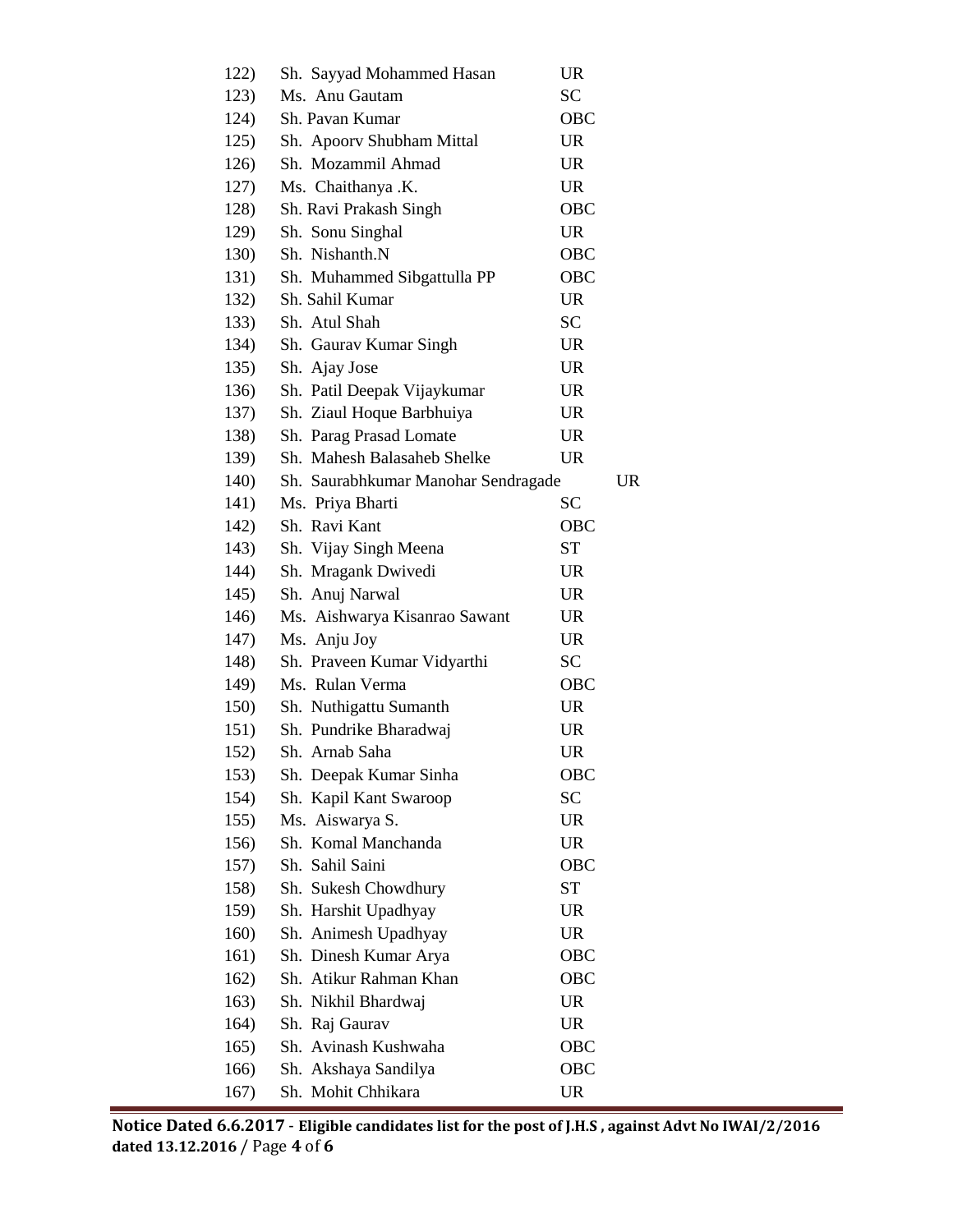| 168)                                |  | Sh. Himanshu Verma        | <b>SC</b>  |  |  |
|-------------------------------------|--|---------------------------|------------|--|--|
| 169)                                |  | Sh. Amit                  | <b>UR</b>  |  |  |
| 170)                                |  | Sh. Kaushlesh Bharadwaj   | <b>OBC</b> |  |  |
| 171)                                |  | Sh. Arava Babu            | <b>UR</b>  |  |  |
| 172)                                |  | Sh. Vinod Kumar           | <b>SC</b>  |  |  |
| 173)                                |  | Sh. Sanoj Kumar Ram       | <b>SC</b>  |  |  |
| 174)                                |  | Sh. Birendra Kumar Vimal  | <b>OBC</b> |  |  |
| 175)                                |  | Sh. Abhishek Jain         | <b>UR</b>  |  |  |
| 176)                                |  | Sh. Arun Thomas Baby      | <b>UR</b>  |  |  |
| 177)                                |  | Sh. Abid Aman Khan        | <b>UR</b>  |  |  |
| 178)                                |  | Sh. Ayan Bhattacharya     | <b>UR</b>  |  |  |
| 179)                                |  | Sh. Ajay Kundu            | <b>UR</b>  |  |  |
| 180)                                |  | Sh. Pramod Kumar          | <b>OBC</b> |  |  |
| 181)                                |  | Sh. Madan Mohan Sharma    | <b>UR</b>  |  |  |
| 182)                                |  | Sh. Abhishek Kumar        | <b>OBC</b> |  |  |
| 183)                                |  | Sh. Ankit Chandu Bisan    | <b>OBC</b> |  |  |
| 184)                                |  | Sh. Gunjan Kumar          | <b>UR</b>  |  |  |
| 185)                                |  | Sh. Prakhar Misra         | <b>UR</b>  |  |  |
| 186)                                |  | Sh. Indrajit              | <b>UR</b>  |  |  |
| 187)                                |  | Ms. L. Megha Mohan        | <b>UR</b>  |  |  |
| 188)                                |  | Sh. Kishlay Kumar         | <b>UR</b>  |  |  |
| 189)                                |  | Sh. Vinay Kumar           | <b>OBC</b> |  |  |
| 190)                                |  | Sh. Gokul Nath            | <b>UR</b>  |  |  |
| 191)                                |  | Sh. Shahzad Asghar Moeeni | <b>UR</b>  |  |  |
| 192)                                |  | Sh. Pankaj Kumar Verma    | <b>SC</b>  |  |  |
| 193)                                |  | Ms. Rachna Devi           | <b>OBC</b> |  |  |
| 194)                                |  | Sh. Gaurav Sharma         | <b>UR</b>  |  |  |
| 195)                                |  | Sh. Lalit Upadhyay        | <b>UR</b>  |  |  |
| 196)                                |  | Sh. Raj Kamal Yadav       | <b>OBC</b> |  |  |
| 197)                                |  | Sh. Anirban Dey           | <b>UR</b>  |  |  |
| 198)                                |  | Sh. Ankit Kumar Sharma    | UR         |  |  |
| 199)                                |  | Sh. Naveen Kumar R        | SC         |  |  |
| 200)                                |  | Sh. Prashant Gautam       | <b>SC</b>  |  |  |
| 201)                                |  | Sh. Tanmoy Maity          | <b>UR</b>  |  |  |
| 202)                                |  | Sh. Drupad Saran R        | OBC        |  |  |
| 203)                                |  | Sh. Mohd. Tahir Hashmi    | <b>UR</b>  |  |  |
| 204)                                |  | Sh. Manoj Kumar Pradhan   | <b>UR</b>  |  |  |
| 205)                                |  | Sh. Abhishek Bajpai       | <b>UR</b>  |  |  |
| 206)                                |  | Sh. Darshan Jain G.       | OBC        |  |  |
| 207)                                |  | Sh. Rahul Gupta           | <b>UR</b>  |  |  |
| 208)                                |  | Sh. Irshad Ahmad          | OBC        |  |  |
| 209)                                |  | Sh. Neeraj Kumar Singh    | <b>SC</b>  |  |  |
| 210)                                |  | Sh. Md. Khalid Khan       | <b>UR</b>  |  |  |
| 211)                                |  | Sh. Rajesh Kumar Gaud     | OBC        |  |  |
| (Total Two hundred eleven eligible) |  |                           |            |  |  |